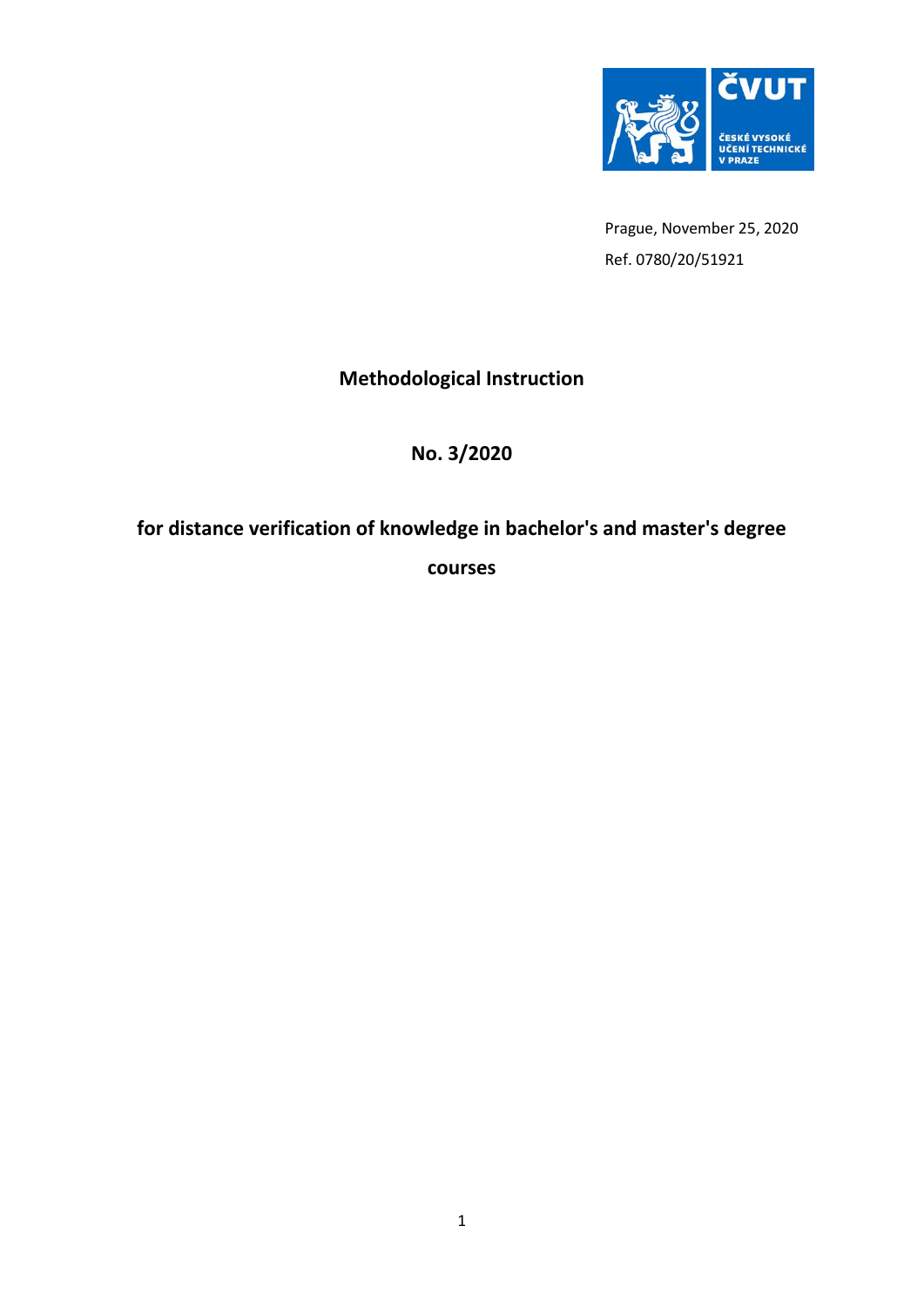# Content

| $2^{\circ}$    |     |  |
|----------------|-----|--|
| 3 <sup>7</sup> |     |  |
| 4              |     |  |
| 5              |     |  |
| 6              |     |  |
|                | 6.1 |  |
|                | 6.2 |  |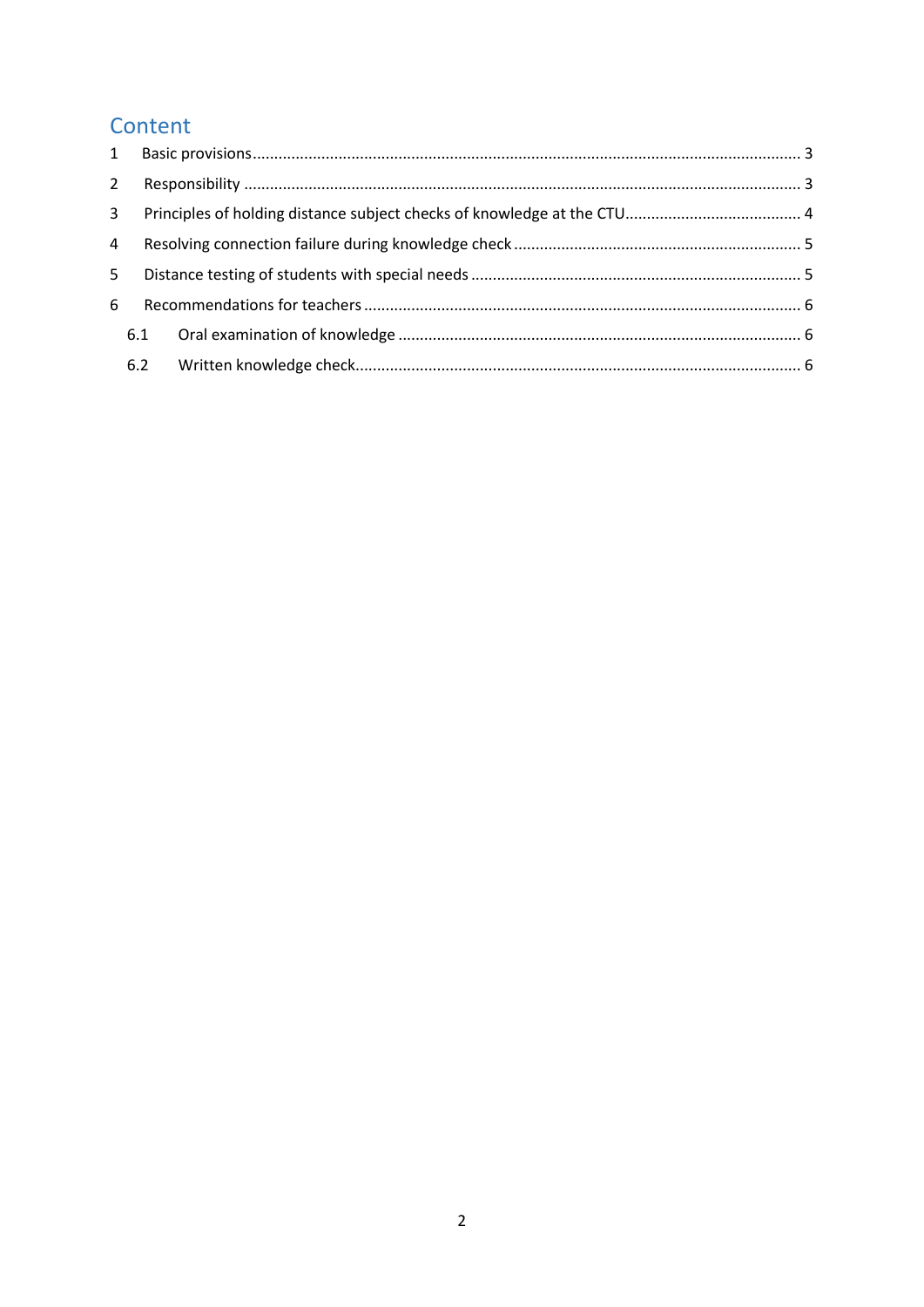#### <span id="page-2-0"></span>**1 Basic provisions**

This instruction is issued in connection with the **Rector's Order No. 9/2020** to ensure the study and implementation of tests at the CTU in connection with measures to reduce the risk of coronavirus infection.

If personal presence at the university is prohibited or severely restricted by government or hygiene regulations and the conditions pursuant to Act No. 111/1998 Coll., On Higher Education Institutions, as amended, are met, it is possible to verify the fulfilment of study obligations by distance learning.

The methodological instruction is intended to assist academic staff of the Czech Technical University in Prague in setting up and preparing remote verification of study results. The Study and Examination Regulations of the Czech Technical University in Prague remain in force, the following measures concern the forms and use of information resources.

This instruction only applies to the remote check of knowledge of individual subjects. The form and implementation of state final examinations are summarized in the Methodical Instruction of the Vice-Rector for Bachelor's and Master's Studies No. 2/2020.

### <span id="page-2-1"></span>**2 Responsibility**

In connection with the Act No. 111/1998 Coll., On Higher Education Institutions, as amended, with a full ban on personal presence at the university, the Dean decides on the introduction of distance checks at studies, at higher education institutions the director. In case of limited personal presence of students at university, the subject guarantor decides on the introduction of remote check in cooperation with the head of the institute / department and the guarantor of the study program.

Before the beginning of the examination period, the head of the institute / department is obliged to inform the pedagogical vice-dean about the subjects in which the distance examination has been introduced, as well as about any changes that occurred during the examination period.

The examiner must properly, demonstrably and in a timely manner inform students about the change in the form of examination - from contact to distance. For subject exams, a contact or distance exam is possible.

If the CTU component uses a platform other than the recommended one (MS Teams and Moodle) for remote testing, the Dean / Director guarantees the safety and compliance with the GDPR.

If the Dean / Director decides to record during the exams, he / she will appoint one "authorized IT officer", who will be responsible for the secure storage of recordings, and whom faculty teachers will be able to contact in case of non-standard events.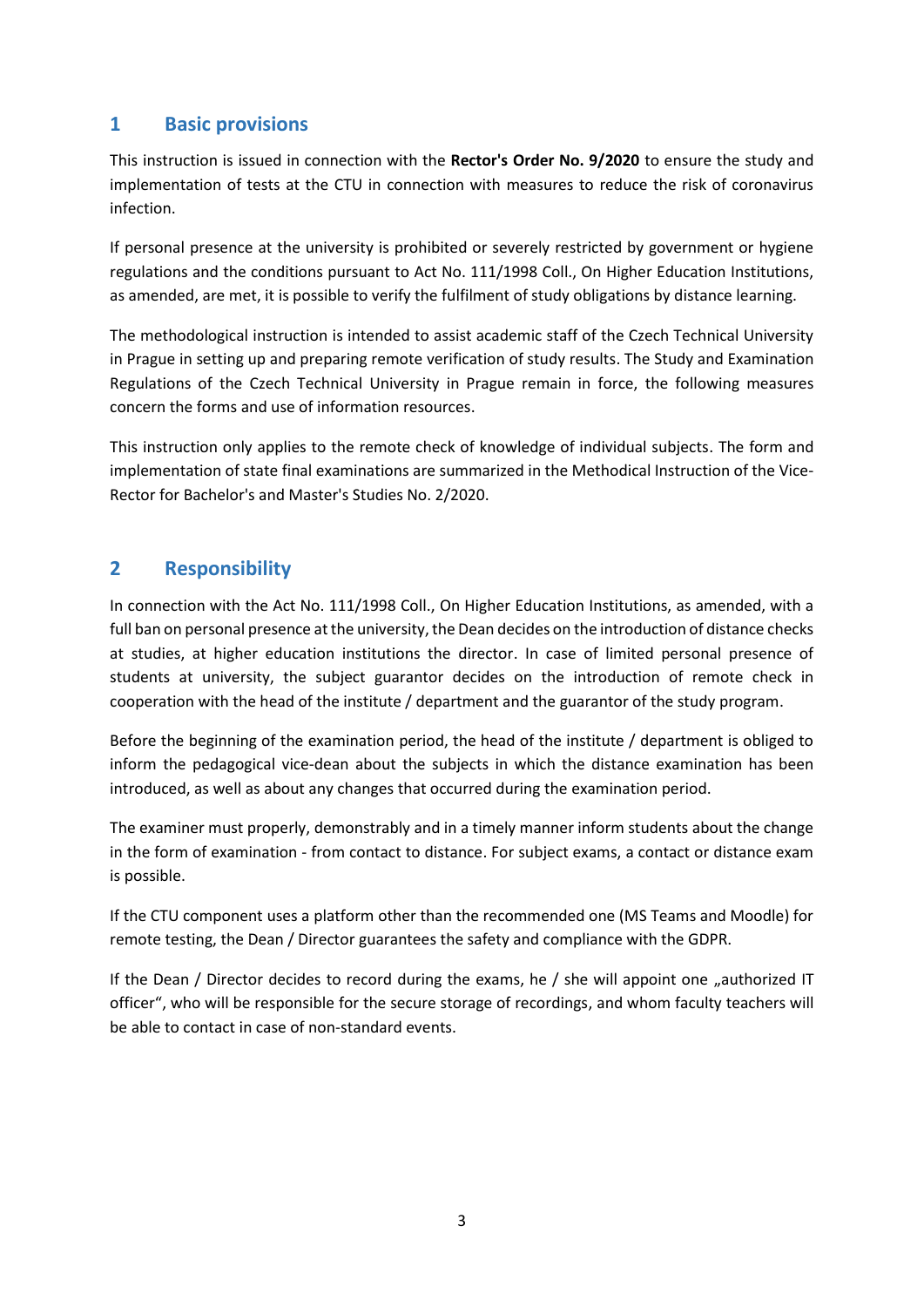## <span id="page-3-0"></span>**3 Principles of holding distance subject checks of knowledge at the CTU**

All principles stated in the **Rector's Order No. 9/2020** apply to the performance of remote subject checks of knowledge and further applies:

- 1. Before the start of the examination period, there will be online training for students and teachers for all tools used or recommended at each part, or a link to the instructional video / presentation will be made available on the part's or VIC's website. For written exams, it is recommended to get acquainted with the function of the platform using a short easy test.
- 2. If the student enrols in the IS KOS for knowledge checks, but does not participate in the exams, the procedure is in accordance with paragraph 8 of Article 10 of the SZŘ.
- 3. The CTU in Prague has a legitimate interest in making an official record of the course of oral or written check of knowledge in order to objectively investigate a possible application for review of evaluation according to paragraph 4 of Article 9 of the SZŘ. In the event that the dean or director of the institute decides to keep records on the course of remote knowledge check, he/she stipulates the method or tool for obtaining records, the group of persons authorized to handle them, the repository and the storage period. With regard to paragraph 6 of Article 8 of the SZŘ, it is recommended to maintain the deadline until the end of the academic year in which the knowledge test took place. The consent of the student or examiner to the recording is not required, but the student must be informed of the recording.
- 4. The CTU in Prague is a university that acts according to the values of ethical approach to scientific work, respects the freedom of research and thoughts. As an internationally recognized university, it respects the principles of humanity, human´s dignity and individuality, does not create a discriminatory environment and generally perceives its social responsibility. The CTU also perceives as an image of its position that it should first and foremost trust its students and respect their privacy. Use of proctoring systems (systems that monitor the student's eyes, block the computer and cell phone, monitor noise in the microphone) is not recommended or centrally supported at the CTU.
- 5. The student should be alone in the room during the remote knowledge check (especially without other classmates). If this cannot be arranged for objective reasons, he/she shall inform the examiner at least 24 hours before the start of the test. During the remote knowledge check, the student must not interact with other people in the room.
- 6. If a platform will be used for the examination, where the identification of the student by means of the CTU login name and password is not ensured, it is necessary to verify the student's identity before the exam using a student ID card, ID card or passport (in the case of ID card, ask to cover personal data, especially birth number).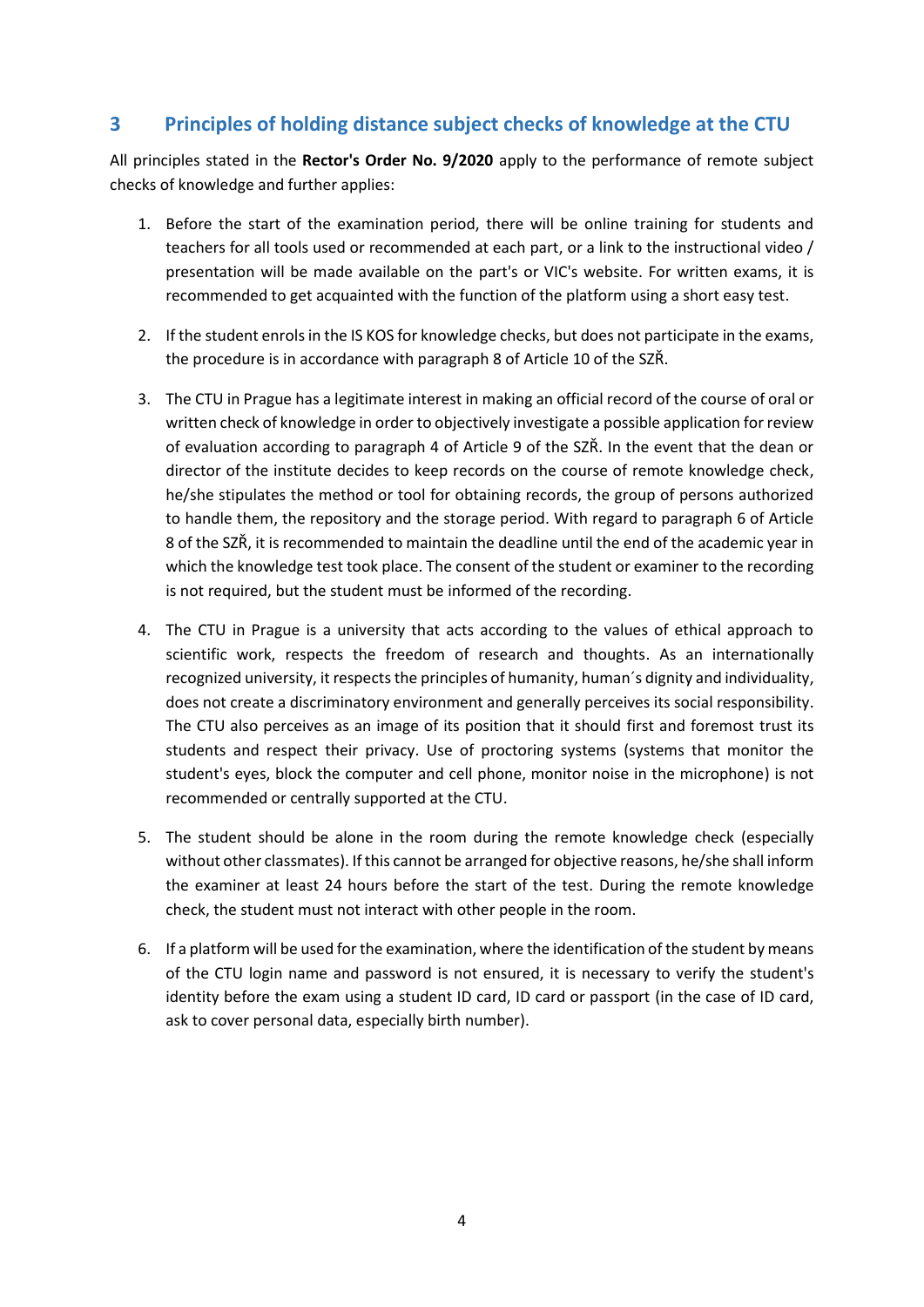#### <span id="page-4-0"></span>**4 Resolving connection failure during knowledge check**

- 1. If there is a connection failure on the part of the student, the student immediately contacts the examiner by phone to explain the reason for the failure. Before checking the knowledge, the examiner will provide students with a telephone number (his or his authorized representative) at which he can be contacted during the knowledge check.
- 2. If it is not possible to re-establish the connection with the student, the examiner decides whether the current course of knowledge check has led to sufficient verification of knowledge (a substantial part of the examination has taken place and the teacher is able to evaluate the student).
- 3. If it is not possible to evaluate the student, the deadline should be cancelled and the exam repeated, otherwise it could affect the equality of conditions of the students in the exam, it may also be an attempt by the student to cheat.
- 4. If the failure occurs on the side of the examiner, he contacts his authorized representative by telephone, who explains the situation to the students and, based on the examiner's instructions, completes the knowledge check with the students (for example, in a collective test, he completes the test), or interrupts the test.
- 5. Any further specifying procedure for solving technical problems during distance testing is determined by a decision of the Dean or the Director and informs the students about it.

#### <span id="page-4-1"></span>**5 Distance testing of students with special needs**

- 1. The ELSA Center submits modified documents in the same way as for full-time teaching and contact examinations. In the event, that the proposed modification cannot be implemented in the distance form of knowledge verification, the examiner concerned contacts the ELSA Center and consults on possible solutions.
- 2. The student contacts the examiner at least 5 working days before the exam date and together they specify the course and form of the examination modification.
- 3. If a student with special needs is unable to take the exam in the declared form, he / she contacts the ELSA Center, which checks that the test conditions correspond to his / her specific needs, and, if necessary, in agreement with the guarantor of the subject, ensure the necessary technical and organizational adjustments.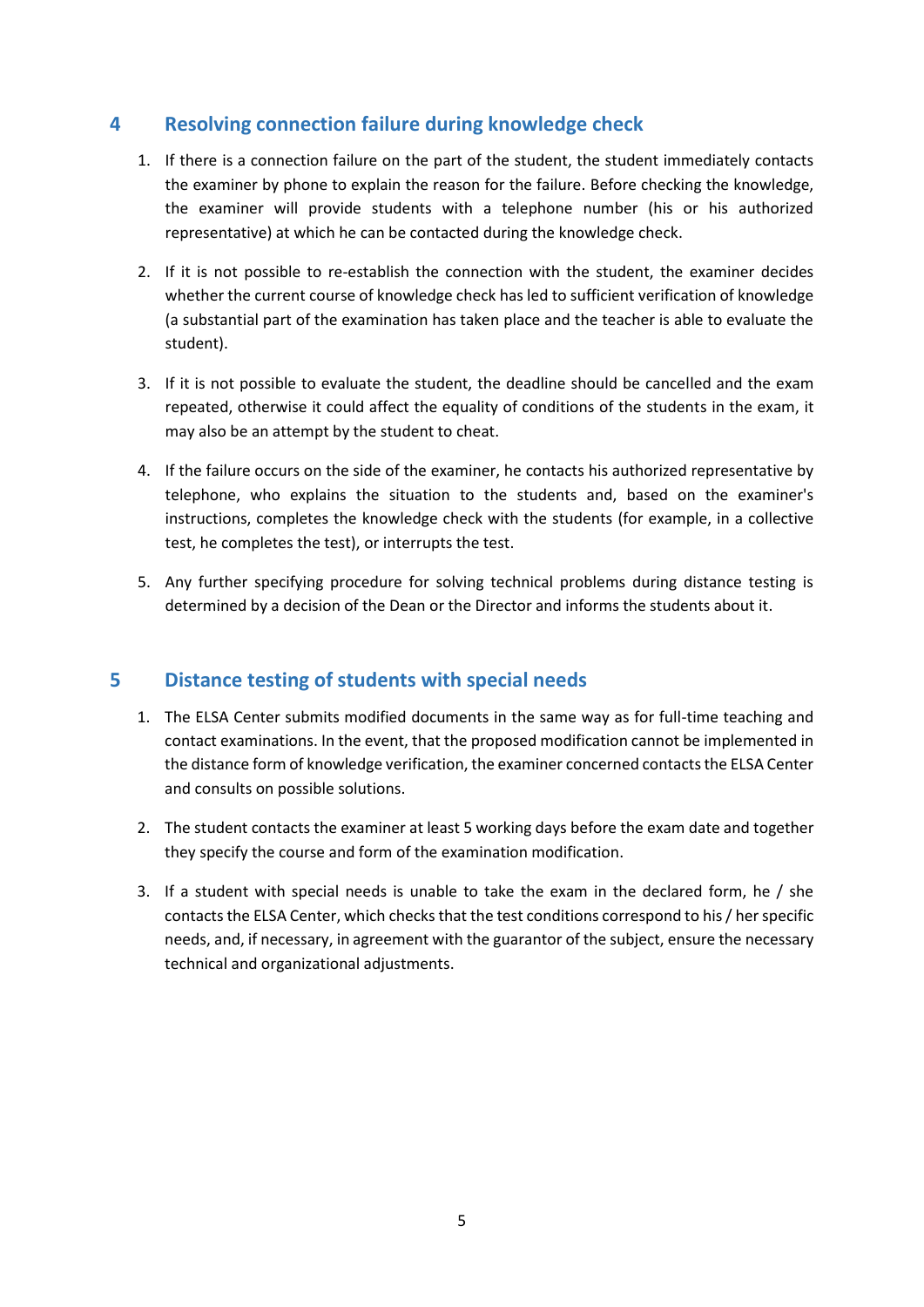### <span id="page-5-0"></span>**6 Recommendations for teachers**

In the beginning, it is always necessary:

- identify students (for written tests, identification using the CTU login name and password is expected; for the oral exam using a student ID card, ISIC card, ID card, passport – in the case of ID card, ask to cover personal data, especially birth number),
- alert students to any recording of the exam,
- if it has not been done before, inform them of the procedure in case of loss of connection (mutual exchange of telephone numbers, etc.)

#### <span id="page-5-1"></span>**6.1 Oral examination of knowledge**

- 1. It is recommended that examiners carefully test the operation of the technology before commencing their own testing.
- 2. During the examination, both the student and the examiner must have the camera turned on.
- 3. Where questions are drawn, it is necessary to ensure that such a draw is unquestionable (for example, draw in front of the camera, draw with an electronic tool guaranteed by the CTU or the faculty - for example Microsoft Forms).

#### <span id="page-5-2"></span>**6.2 Written knowledge check**

- 1. Questions should be formulated to verify the understanding of the substance, not the specific knowledge.
- 2. Limit the test time. The student must be informed about the test time limit in time.
- 3. Want the student to submit to the system (send by e-mail) a scan / photograph of all his calculations and deductions that led him to the solution. These documents must be written by hand. On the first page of background materials should be a copy of the card by which the student is identified, most preferably ISIC, or CTU card (in case of using the ID card, ask to cover personal data, especially the birth number), each of the sheets must be signed by the student with the specified date. Set a time limit for the submission of these background materials (recommended 10 minutes after closing the online exam).
- 4. Limit the number of exam dates (it is not technically possible to prevent the test questions from being raised). Faculty coordination is recommended so that students are offered exactly one regular and exactly two corrective exam dates.
- 5. Use the available tasks to randomly generate a test of the same difficulty.
- 6. Do not show students the right solution. However, tell them which questions they were wrong about, possibly with further clarification.
- 7. In a written exam with a large number of students, it is possible to eliminate unwanted cooperation between students by setting more questions than can be answered in the time frame of the exam. However, the student must be informed in advance about the minimum number of correctly answered questions for successful passing the exam and also about the fact that even for classification "A" may not answer all questions. The final evaluation of